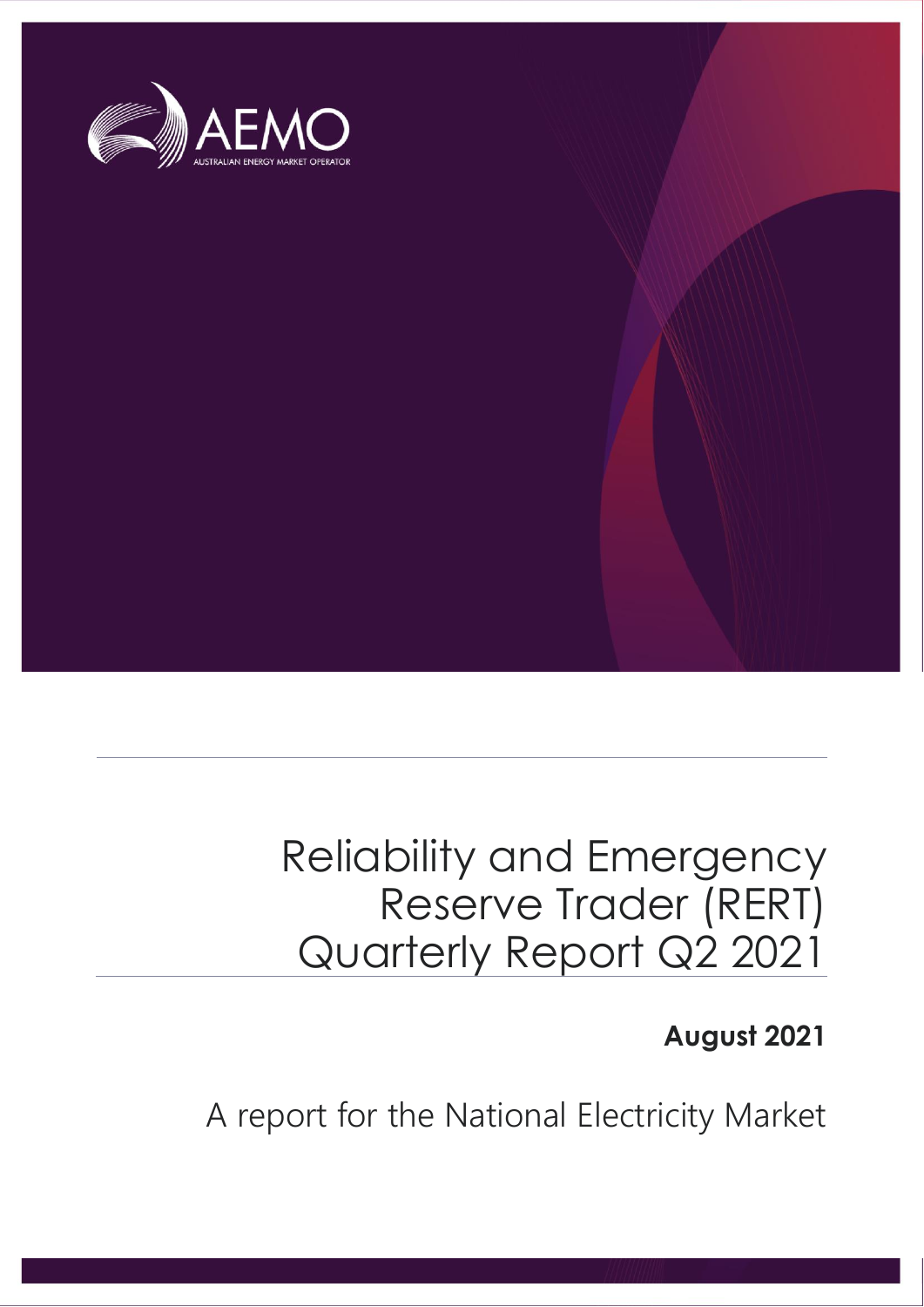# **Important notice**

#### **PURPOSE**

AEMO publishes the Reliability and Emergency Reserve Trader (RERT) Quarterly Report under clause 3.20.6 of the National Electricity Rules.

#### **DISCLAIMER**

This document or the information in it may be subsequently updated or amended. This document does not constitute legal or business advice, and should not be relied on as a substitute for obtaining detailed advice about the National Electricity Law, the National Electricity Rules, or any other applicable laws, procedures or policies. AEMO has made every reasonable effort to ensure the quality of the information in this document but cannot guarantee its accuracy or completeness.

Accordingly, to the maximum extent permitted by law, AEMO and its officers, employees and consultants involved in the preparation of this document:

- make no representation or warranty, express or implied, as to the currency, accuracy, reliability or completeness of the information in this document; and
- are not liable (whether by reason of negligence or otherwise) for any statements or representations in this document, or any omissions from it, or for any use or reliance on the information in it.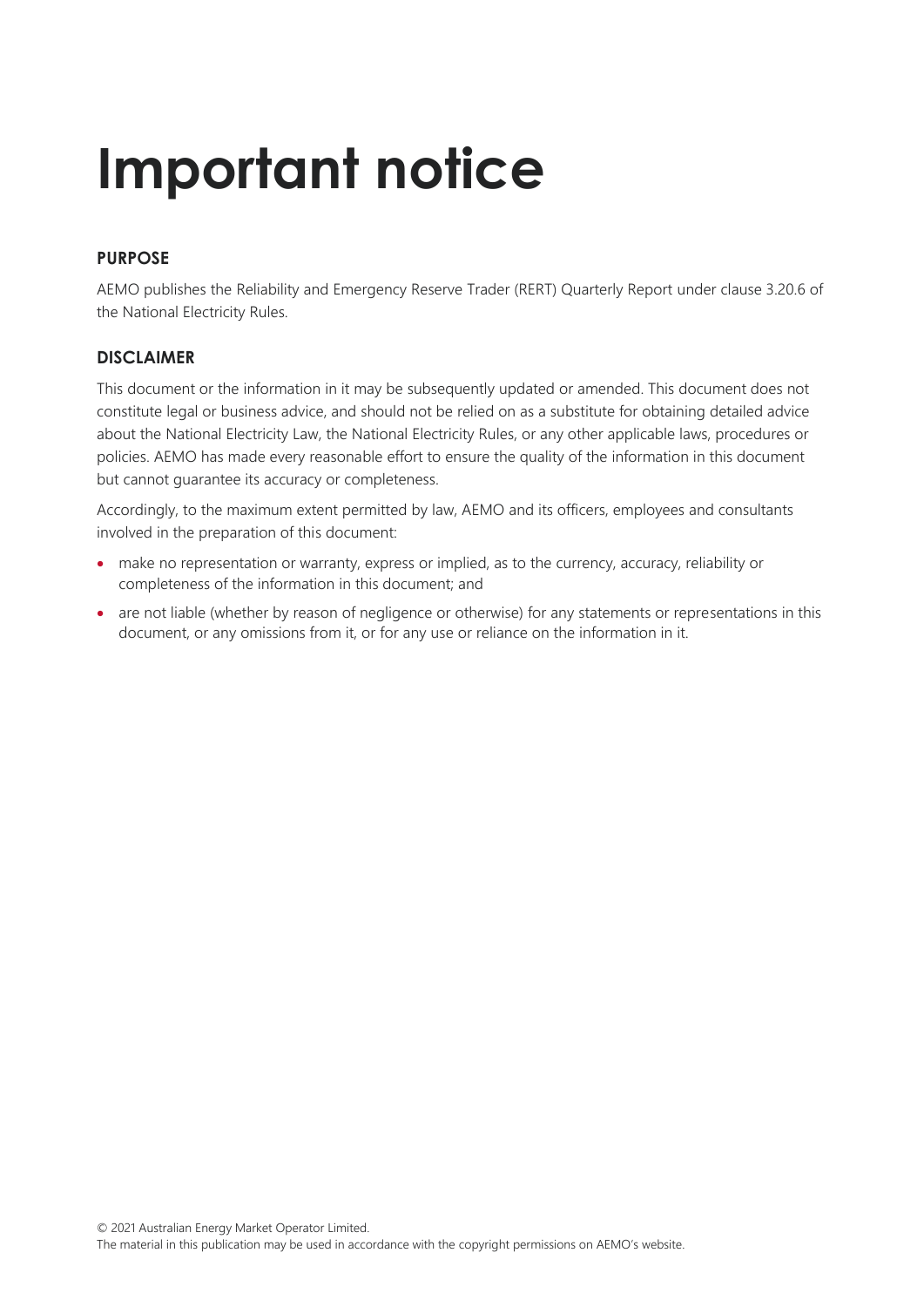# <span id="page-2-0"></span>**Executive summary**

The Reliability and Emergency Reserve Trader (RERT) is an intervention mechanism under the National Electricity Rules (NER) that allows AEMO to contract for emergency reserves, such as generation or demand response, that are not otherwise available in the market. AEMO uses RERT as a safety net in the event that a critical shortfall in reserves is forecast. RERT is activated when all market options have been exhausted, typically during periods when the supply demand balance is tight.

The second quarter of 2021 saw a single RERT activation event, in Queensland on 25 May 2021, to reduce the potential need for post-contingent load shedding in Queensland in the evening after a significant sequence of power system events involving the tripping of multiple generating units and operation of under frequency load shedding (UFLS). RERT was procured in response to a forecast Lack of Reserve 2 (LOR2) condition<sup>1</sup> that developed into an actual LOR2 condition and a forecast LOR3 condition<sup>2</sup>. AEMO instructed the activation of 15 megawatts (MW) of RERT for 2 hour 45 mins (with a volume of 39.25 megawatt hours (MWh)).

The total cost payable by AEMO for the activation in Queensland on 25 May 2021 was \$461,017.98. The cost per MWh for this RERT event was \$10,676.02, which is less than the average Value of Customer Reliability<sup>3</sup> (VCR) of \$40,030 per MWh for Queensland.

AEMO's contracting and activation of RERT was consistent with the principles of having the least distortionary effect on the market, while improving reliability of the system and minimising cost to consumers.

This report is published under clause 3.20.6 (b) of the NER, and accounts for reserve contracts entered into and activated by AEMO in the period from 1 April 2021 to 30 June 2021.

<sup>&</sup>lt;sup>1</sup> LOR2 signals a tightening of electricity supply reserves. This condition exists when reserve levels are lower than the single largest supply resource in a state. At this level, there is no impact to the power system, but supply could be disrupted if a large incident occurred. Once a forecast LOR2 is declared, AEMO has the power to direct generators, cancel network outages, or activate the RERT mechanism to improve the supply demand balance.

 $<sup>2</sup>$  LOR3 signals a deficit in the supply/demand balance. This condition exists when the available electricity supply is equal to or less than the operational</sup> demand. This means there are no reserve supplies available. Controlled load shedding may be required as a last resort to protect system security and prevent long-term damage to system infrastructure.

<sup>3</sup> Se[e https://www.aer.gov.au/system/files/AER%20-%20Values%20of%20Customer%20Reliability%20Review%20-%20Final%20Report%20-](https://www.aer.gov.au/system/files/AER%20-%20Values%20of%20Customer%20Reliability%20Review%20-%20Final%20Report%20-%20December%202019.pdf) [%20December%202019.pdf.](https://www.aer.gov.au/system/files/AER%20-%20Values%20of%20Customer%20Reliability%20Review%20-%20Final%20Report%20-%20December%202019.pdf)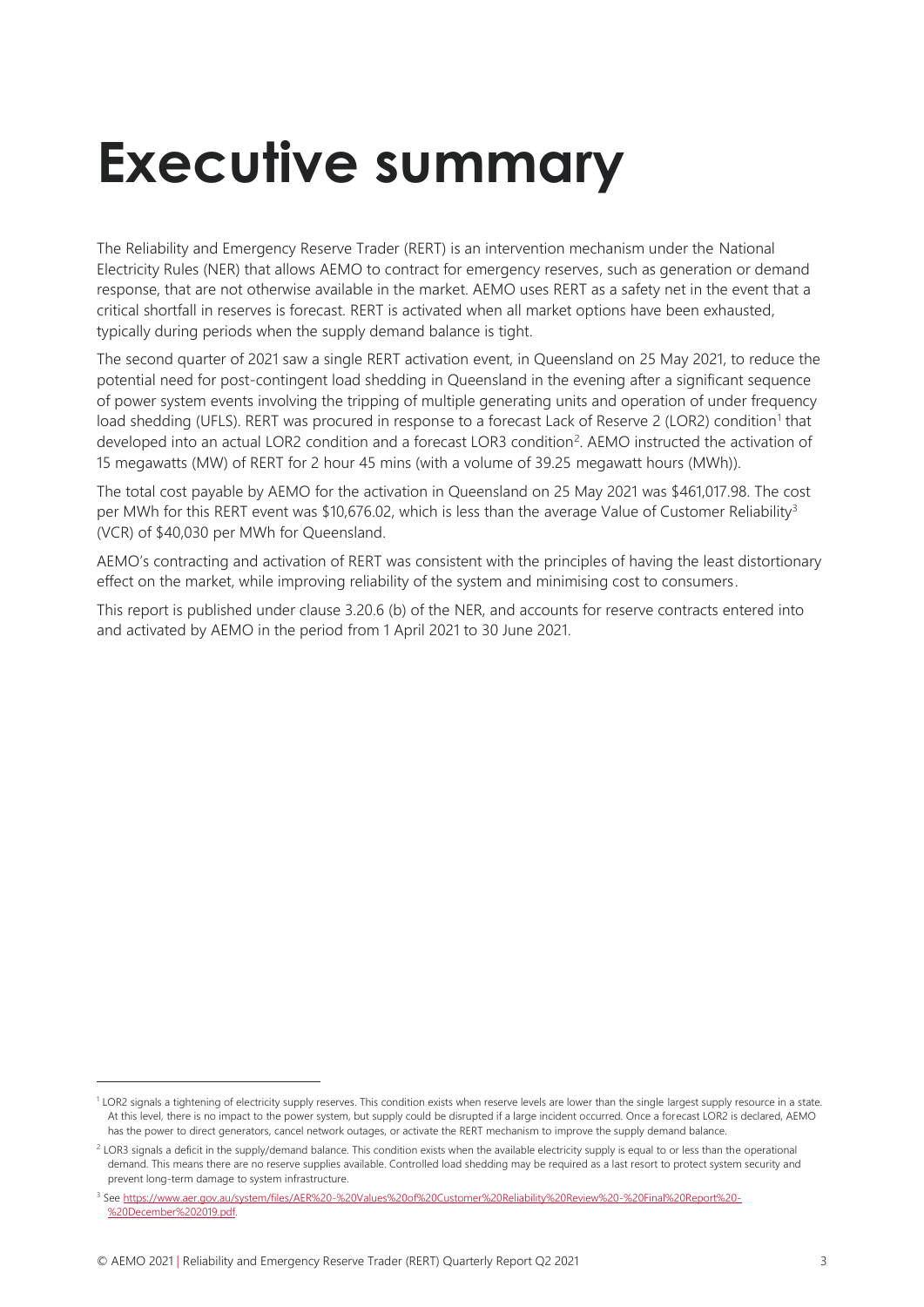# **Contents**

|     | <b>Executive summary</b>                                   | 3  |
|-----|------------------------------------------------------------|----|
| 1.  | <b>RERT activity in Q2 2021</b>                            | 5  |
| 1.1 | Procurement                                                | 5  |
| 1.2 | Activation                                                 | 5  |
| 1.3 | Costs incurred                                             | 5  |
| 2.  | <b>Reserve procurement</b>                                 | 6  |
| 2.1 | Long Notice and Interim Reserves                           | 6  |
| 2.2 | Panel arrangements                                         | 6  |
| 2.3 | Short Notice Reserves contracted                           | 6  |
| 2.4 | AEMO's methodology for contracting RERT                    | 7  |
| 3.  | Intervention on 25 May 2021                                | 8  |
| 3.1 | Decision to intervene                                      | 8  |
| 3.2 | RERT procurement                                           | 10 |
| 3.3 | Assessment of market response and latest time to intervene | 10 |
| 3.4 | Intervention event                                         | 11 |
| 3.5 | Intervention pricing                                       | 13 |
| 3.6 | Changes in dispatch outcomes                               | 13 |
| 3.7 | Impact on reliability                                      | 14 |
| 4.  | <b>Cost of exercising RERT</b>                             | 14 |
| 5.  | <b>AEMO's intervention process</b>                         | 15 |
|     | <b>Appendix A</b>                                          | 16 |

## **Tables**

| Table 1  | AEMO's average amount payable under reserve contracts, Q2 2021              | 5              |
|----------|-----------------------------------------------------------------------------|----------------|
| Table 2  | Term of Short Notice Reserve contracts                                      | $\overline{7}$ |
| Table 3  | Transmission outages affecting interconnectors to Queensland on 25 Mar 2021 | 10             |
| Table 4  | RERT activation instructions in Queensland on 25 May 2021                   | 12             |
| Table 5  | Summary of total energy generation during 25 May 2021 RERT event (MWh)      | 13             |
| Table 6  | Summary of total interconnector flows during 25 May 2021 RERT event (MWh)   | 14             |
| Table 7  | Costs associated with activating RERT in Q2 2021                            | 14             |
| Table 8  | Recovery of costs associated with activating RERT in Q2 2021                | 15             |
| Table 9  | Estimated avoided cost of load shedding                                     | 15             |
| Table 10 | Timeline of key events on 25 May 2021                                       | 16             |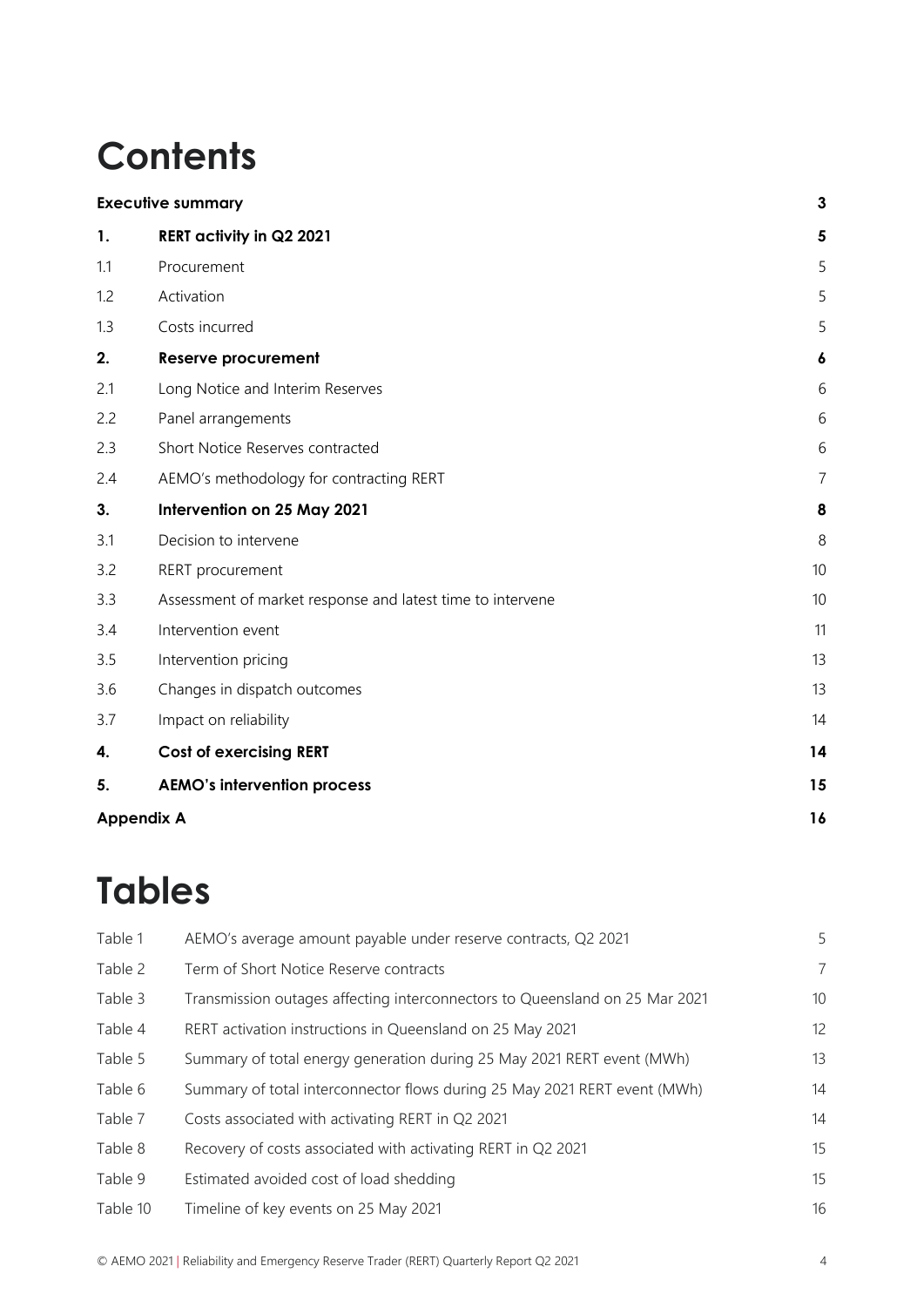# <span id="page-4-0"></span>**1. RERT activity in Q2 2021**

### <span id="page-4-1"></span>1.1 Procurement

The 2020 Electrical Statement of Opportunities (ESOO) presented a reliability forecast against the existing 0.002% reliability standard<sup>4</sup>, and against the Interim Reliability Measure<sup>5</sup> (IRM) of 0.0006%.

For summer 2020-21, the 2020 ESOO did not forecast expected unserved energy (USE) to exceed the reliability standard nor to exceed the IRM in any NEM region. As a result no Long Notice<sup>6</sup> Reserve or Interim Reserve<sup>7</sup> was contracted in the National Electricity Market (NEM).

AEMO established a panel of providers for the provision of reserves at Short Notice. At the start of Q2 2021, up to 1,728 megawatts (MW) of potential reserve capacity was in place through panel agreements. Under the panel agreements no capacity is contracted, or payments made, until a reserve shortfall arises.

In Q2 2021, Short Notice Reserve was contracted on 25 May 2021 prior to Reliability and Emergency Reserve Trader (RERT) activation as detailed below in response to a forecast Lack of Reserve 2 (LOR2) condition<sup>8</sup> which developed into an actual LOR2 and a forecast LOR3 condition<sup>9</sup>.

### <span id="page-4-2"></span>1.2 Activation

AEMO intervened in the market by activating RERT on one occasion during the reporting period, on 25 May 2021, due to a forecast LOR2 condition which developed into an actual LOR2 and forecast LOR3 condition in Queensland.

## <span id="page-4-3"></span>1.3 Costs incurred

The total amount payable by AEMO under RERT in Q2 2021 was \$461,017.98. Table 2 shows a breakdown of the amounts payable in Queensland including payment type for all contracts activated in Q2 2021. No other RERT costs were incurred in Q2 2021.

| NEM region | <b>Availability costs</b><br>$(5)^*$ | <b>Pre-activation</b><br>costs( <sub>s</sub> ) | <b>Activation costs</b><br>(5) | Intervention<br>costs(5) | Total cost (\$) |
|------------|--------------------------------------|------------------------------------------------|--------------------------------|--------------------------|-----------------|
| Queensland | -                                    | \$103,000                                      | \$332,698.69                   | \$25,319.29              | \$461,017.98    |
| Total cost |                                      |                                                |                                |                          | \$461,017.98    |

<span id="page-4-4"></span>**Table 1 AEMO's average amount payable under reserve contracts, Q2 2021**

\* Availability payments do not apply for Short Notice contracts. NER 3.20.6(d)(1) requires average values per region, which in the case of a single event in a region are the same values as calculated for that event.

<sup>4</sup> The reliability standard specifies that expected USE should not exceed 0.002% of total energy consumption in any region in any financial year.

<sup>&</sup>lt;sup>5</sup> The IRM is a new interim reliability measure, agreed to at the March 2020 COAG Energy Council and introduced by the *National Electricity Rules (Interim*) *Reliability Measure) Rule 2020*, that sets a maximum expected USE of no more than 0.0006% in any region in any financial year. It is intended to supplement the existing reliability standard for a limited period of time and allows AEMO to procure reserves if the ESOO reports that this measure is expected to be exceeded.

<sup>6</sup> Long Notice situations occur between 12 months and 10 weeks before a projected shortfall in reserves.

<sup>&</sup>lt;sup>7</sup> Interim Reserve contracted by AEMO in respect to an interim reliability exceedance.

<sup>&</sup>lt;sup>8</sup> LOR2 signals a tightening of electricity supply reserves. This condition exists when reserve levels are lower than the single largest supply resource in a state. At this level, there is no impact to the power system, but supply could be disrupted if a large incident occurred. Once a forecast LOR2 is declared, AEMO has the power to direct generators, cancel network outages, or activate the RERT mechanism to improve the supply demand balance.

<sup>&</sup>lt;sup>9</sup> LOR3 signals a deficit in the supply/demand balance. This condition exists when the available electricity supply is equal to or less than the operational demand. This means there are no reserve supplies available. Controlled load shedding may be required as a last resort to protect system security and prevent long-term damage to system infrastructure.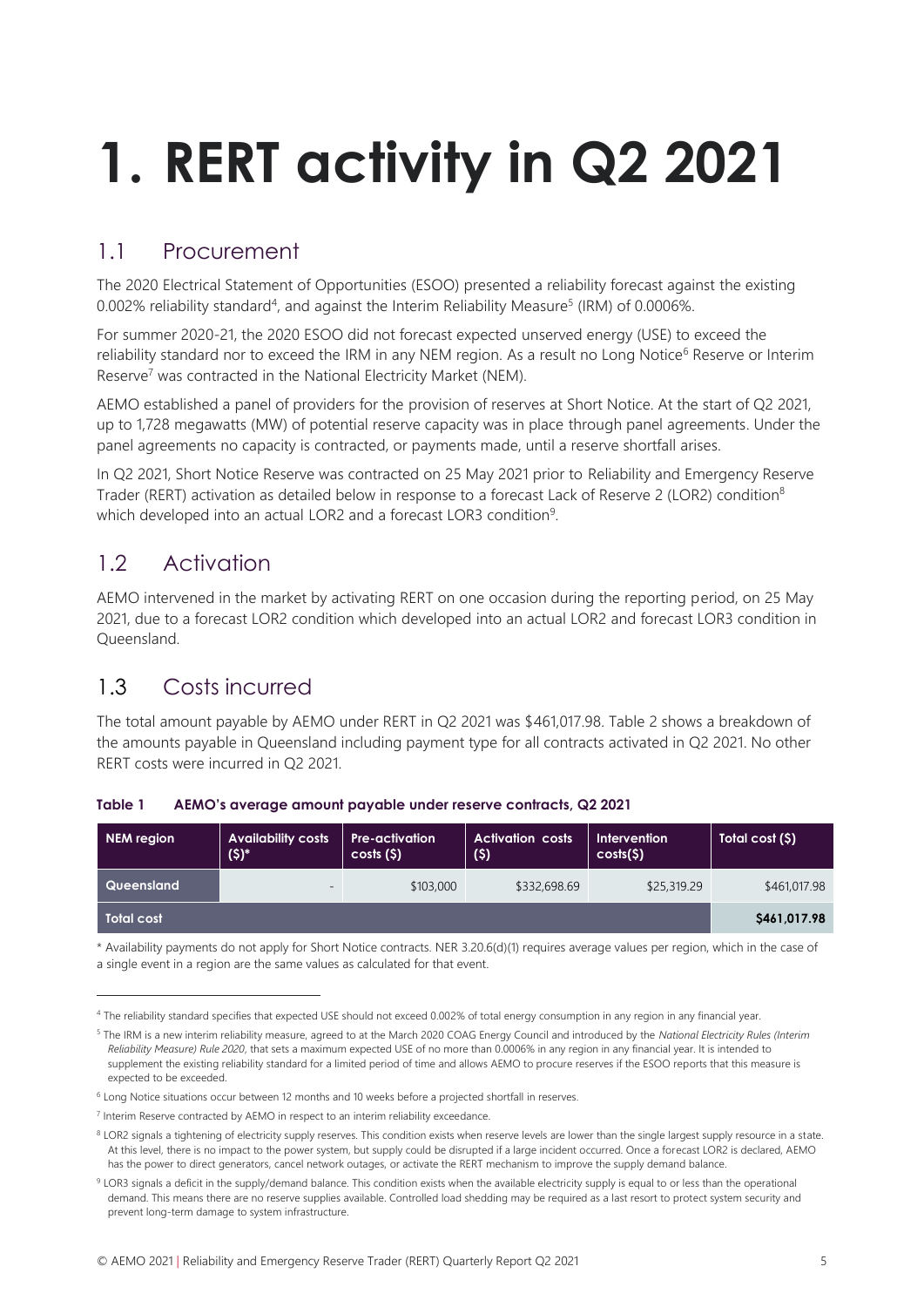# <span id="page-5-0"></span>**2. Reserve procurement**

### <span id="page-5-1"></span>2.1 Long Notice and Interim Reserves

The 2020 ESOO determined that in 2020-21 expected USE was not forecast to exceed the reliability standard nor to exceed the IRM in any NEM region. As a result, no Long Notice Reserve or Interim Reserve was contracted in the NEM for 2020-21.

The 2020 ESOO reported that, although expected USE in Victoria had declined substantially since the 2019 ESOO, some risks of load shedding remained, particularly if peak demand reached 10% probability of exceedance (POE)<sup>10</sup> levels and coincided with low renewable generation, or prolonged generation or transmission outages. AEMO noted that these risks could be mitigated through the use of Medium Notice<sup>11</sup> and Short Notice reserve panel agreements.

### <span id="page-5-2"></span>2.2 Panel arrangements

Through open tendering processes under the National Electricity Rules (NER), by the end of Q1 2021 AEMO had established a panel of providers representing estimated additional reserves of up to 1,728 MW in total across the NEM under Short Notice panel agreements. These agreements enable potential RERT providers to offer reserves in Short Notice situations on pre-negotiated contract terms, to enable AEMO to manage risks such as demand exceeding forecast expectations, and unplanned events resulting in a reduction in generation and/or network capacity. Short Notice reserve agreements were entered into in South Australia, Victoria, New South Wales, and Queensland.

In consultation with relevant state governments, and as required by the RERT guidelines<sup>12</sup>, AEMO entered into panel agreements with potential reserve providers that met detailed cost, technical, and verification criteria.

RERT resources can have different response lead times, activation conditions, costs and response capability; as a result, not all resources will necessarily be activated for a given shortfall event.

Under the panel agreements utilising Short Notice contracts, there are no fixed costs incurred, and payments will only be made based on pre-activation and/or actual megawatt hours (MWh) activated. There is no cost to consumers unless this reserve is required<sup>13</sup>.

AEMO did not enter into panel arrangements for Medium Notice Reserve in Q2 2021.

#### <span id="page-5-3"></span>2.3 Short Notice Reserves contracted

AEMO may enter into reserve contracts at short notice when the probability of load shedding (other than the reduction or disconnection of interruptible load) is, or is forecast to be, more than remote, which is when AEMO expects a LOR condition may occur<sup>14</sup>.

The Reserve Level Declaration Guidelines<sup>15</sup> provide details for determining the term and quantity associated with a reserve shortfall.

<sup>&</sup>lt;sup>10</sup> POE is the probability a forecast will be met or exceeded. The 10% POE forecast is mathematically expected to be met or exceeded once in 10 years and represents demand under more extreme weather conditions than a 50% POE forecast.

<sup>&</sup>lt;sup>11</sup> Medium Notice situations occur between 10 weeks and seven days before a projected reserve shortfall.

<sup>&</sup>lt;sup>12</sup> A[t https://www.aemc.gov.au/sites/default/files/2020-08/Updated%20Amended%20Panel%20RERT%20Guidelines%20-%2018%20August%202020%20-](https://www.aemc.gov.au/sites/default/files/2020-08/Updated%20Amended%20Panel%20RERT%20Guidelines%20-%2018%20August%202020%20-%20Final%20for%20publication_0.pdf) %20Final%20for%20publication\_0.pdf

<sup>&</sup>lt;sup>13</sup> For more information on RERT costs, please refer to the AEMO website a[t https://aemo.com.au/en/energy-systems/electricity/emergency-management/](https://aemo.com.au/en/energy-systems/electricity/emergency-management/reliability-and-emergency-reserve-trader-rert) [reliability-and-emergency-reserve-trader-rert.](https://aemo.com.au/en/energy-systems/electricity/emergency-management/reliability-and-emergency-reserve-trader-rert)

<sup>&</sup>lt;sup>14</sup> Declarations of LOR conditions are made under NER clause 4.8.4(b).

<sup>&</sup>lt;sup>15</sup> A[t https://www.aemo.com.au/-/media/Files/Electricity/NEM/Security\\_and\\_Reliability/Power\\_System\\_Ops/Reserve-Level-Declaration-Guidelines.pdf.](https://www.aemo.com.au/-/media/Files/Electricity/NEM/Security_and_Reliability/Power_System_Ops/Reserve-Level-Declaration-Guidelines.pdf)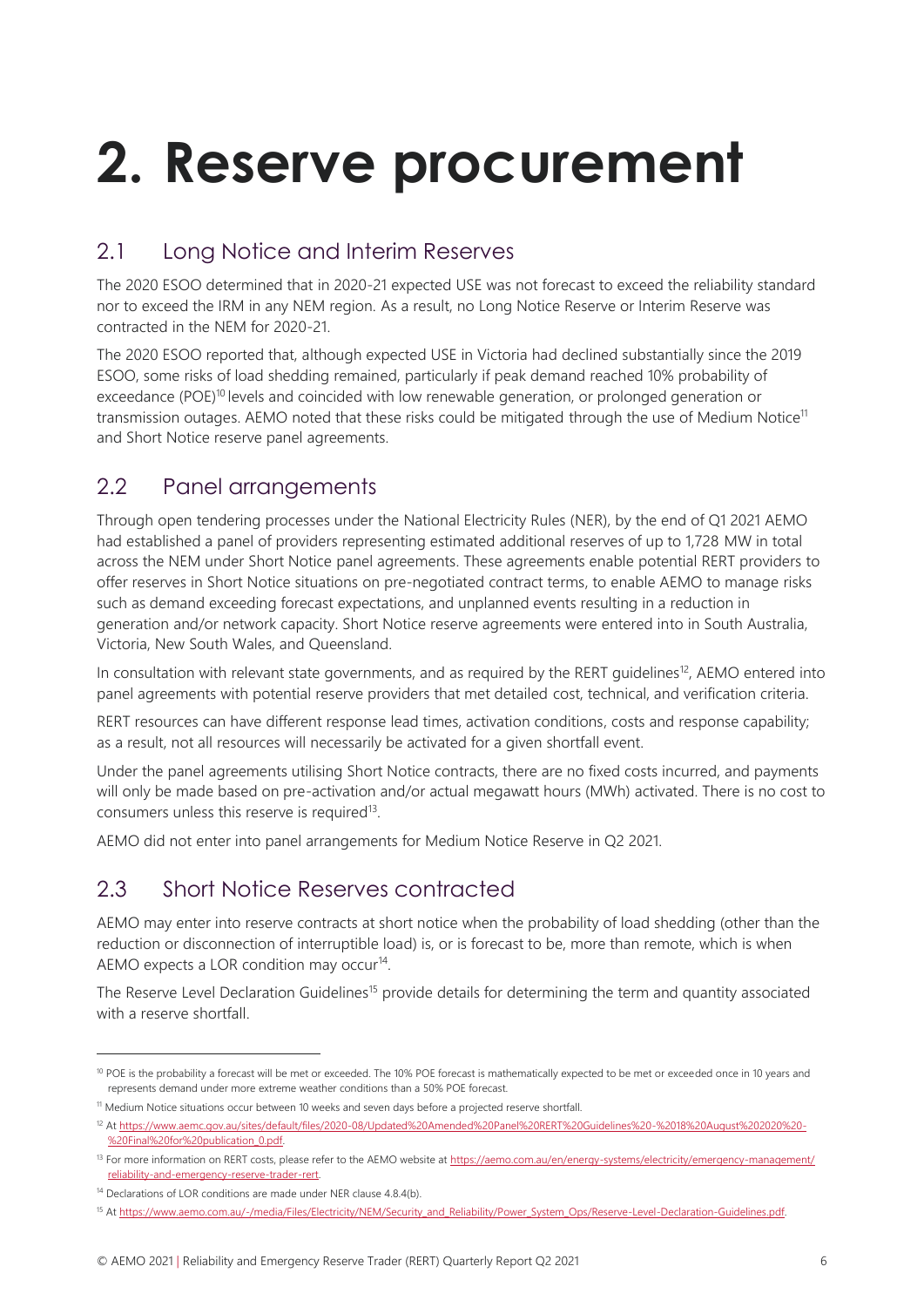Forecast or actual LOR2 and/or LOR3 conditions are the main criteria for contracting Short Notice Reserve. Under AEMO's panel arrangements, AEMO can contract for Short Notice Reserve once a forecast or actual LOR2 and/or LOR3 condition is identified, with no cost to consumers (unless the reserve is pre-activated or activated). As the event descriptions in Section 3.1 and Section 3.3 show, RERT contracting occurs in the context of highly uncertain and complex power system conditions, where actual and projected reserve levels can change at short notice.

AEMO contracted for Short Notice Reserve once in Q2 2021, on 25 May 2021. This was in response to a forecast LOR2 condition which developed into a forecast LOR3 and an actual LOR2 condition in Queensland. AEMO contracted 15 MW of Short Notice Reserve to reduce the need for post-contingent load shedding in Queensland following a significant sequence of power system events, including trip of multiple generating units and operation of under frequency load shedding (UFLS).

AEMO contracted all available Short Notice Reserves in Queensland, which was less than required to address the lack of reserve condition. No costs were incurred in doing so because panel agreements utilise Short Notice contracts that have no ongoing fixed costs and payments are only made based on pre-activation and/or actual MWh activated.

Table 2 below shows Short Notice Reserve contracts entered into by AEMO in Q2 2021. The term of each contract, as identified in Table 2, covered the period of the forecast LOR conditions (see Section [3.2\)](#page-9-0), subject to activation periods, deactivation periods, and minimum contract durations.

| Provider                                           | <b>Term start</b>    | Term end             | <b>Term</b><br>duration | Capacity<br>(MW) | Region     | <b>Basis for contract</b> |
|----------------------------------------------------|----------------------|----------------------|-------------------------|------------------|------------|---------------------------|
| <b>Energy Australia</b><br><b>Pty Ltd</b>          | 25 May 2021<br>17:00 | 25 May 2021<br>19:30 | 2 hrs 30 mins           | 8                | Oueensland | Forecast LOR2             |
| <b>Visy Industries</b><br><b>Australia Pty Ltd</b> | 25 May 2021<br>17:00 | 25 May 2021<br>19:45 | 2 hrs 45 mins           |                  | Oueensland | Forecast LOR2             |

#### <span id="page-6-1"></span>**Table 2 Term of Short Notice Reserve contracts**

#### <span id="page-6-0"></span>2.4 AEMO's methodology for contracting RERT

AEMO's Procedure for the Exercise of the Reliability and Emergency Reserve Trader<sup>16</sup> sets out the methodology which it follows in determining the triggers for RERT, as well as the quantity and term of reserves contracted.

AEMO followed its procedures and the NER in contracting for Short Notice RERT, including:

- RERT Panel recruitment.
- Publication of notices.
- Requiring that unscheduled reserves are not otherwise offered to the market or engaged.
- Determining the term and quantity of reserves to be contracted.
- The basis for determining the estimated Value of Customer Reliability (VCR).

Under NER clause 3.20.2(b), AEMO must have regard to the RERT principles in exercising the RERT. These principles stipulate that AEMO is to take actions that have the least distortionary effect on the operation of the market, and actions taken should aim to maximise the effectiveness of reserve contracts at the least cost to end use consumers of electricity.

When entering into reserve contracts, AEMO factored these RERT principles into its decision-making:

<sup>16</sup> A[t https://www.aemo.com.au/-/media/files/electricity/nem/emergency\\_management/rert/procedure\\_for\\_the\\_exercise\\_of\\_reliability\\_and\\_emergency\\_](https://www.aemo.com.au/-/media/files/electricity/nem/emergency_management/rert/procedure_for_the_exercise_of_reliability_and_emergency_reserve_trader_rert.pdf) [reserve\\_trader\\_rert.pdf.](https://www.aemo.com.au/-/media/files/electricity/nem/emergency_management/rert/procedure_for_the_exercise_of_reliability_and_emergency_reserve_trader_rert.pdf)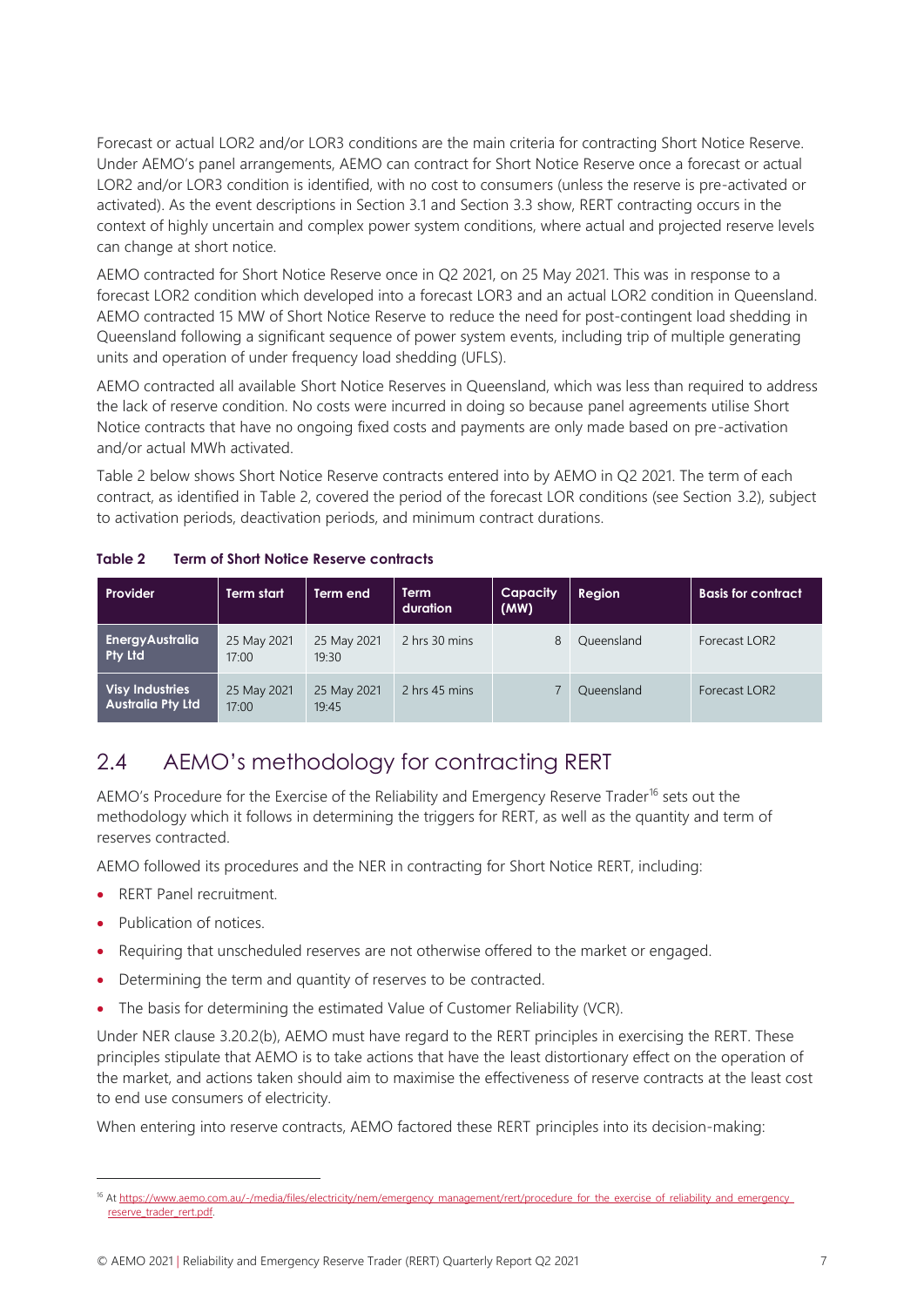- To minimise distortionary effects on the operation of the market, AEMO categorises RERT into the following three types based on their pre-activation and activation times:
	- Type 1 capacity that can be pre-activated and activated in less than 30 minutes. These contracts are pre-activated and activated post-contingency when an actual LOR3 occurs.
	- Type 2 capacity where the sum of the pre-activation and activation lead times is greater than 30 minutes, but the activation lead time alone is less than 30 minutes. This means that for this capacity to be activated post-contingency (when an actual LOR3 occurs), it must be pre-activated in advance of the actual LOR3.
	- Type 3 capacity whereby activation requires more than 30 mins. This capacity need to be pre-activated and activated in advance to ensure RERT is delivered on time.
- The use of these categories allows for minimal pre-activation and activation, since Type 1 and 2 categories can be activated post-contingent (during LOR3). This not only minimises impacts on the market, but also maximises the effectiveness of reserve contracts at the least cost to end use consumers of electricity.
- During the RERT procurement process, AEMO implemented the use of VCR as the maximum for assessing offers by potential RERT providers. As a result, no RERT contract AEMO entered into exceeds VCR.

# <span id="page-7-0"></span>**3. Intervention on 25 May 2021**

#### <span id="page-7-1"></span>3.1 Decision to intervene

From 1333 hrs on 25 May 2021, a significant sequence of power system events began that remains under active investigation. AEMO has published a preliminary power system incident report<sup>17</sup> and will provide further detailed reports in due course. A detailed sequence of significant market notices is provided in Appendix A.

#### 3.1.1 Day-ahead forecast expectations

Prior to the events of the afternoon of 25 May 2021, there were no identified reliability or security concerns in the NEM relevant to the activation of RERT in Queensland.

- A ridge of high pressure over Queensland and north-eastern New South Wales was expected to maintain settled conditions throughout Tuesday 25 May 2021. As such the forecasts were reflecting:
	- A mostly sunny day with a maximum temperature of 24°C forecast at Archerfield in Brisbane, resulting in moderate demand forecasts.
	- Moderate wind generation expected to drop to low levels during the evening.
	- Some patchy cloud present along the Queensland and New South Wales coastlines creating some potential variability in both large-scale and rooftop solar generation throughout the day.
- The peak day-ahead operational demand forecast for Queensland was 7,430 MW at 1800 hrs.

<sup>17</sup> Se[e https://aemo.com.au/-/media/files/electricity/nem/market\\_notices\\_and\\_events/power\\_system\\_incident\\_reports/2021/preliminary-report--trip-of](https://aemo.com.au/-/media/files/electricity/nem/market_notices_and_events/power_system_incident_reports/2021/preliminary-report--trip-of-multiple-generators-and-lines-in-queensland-and-associated-underfrequenc.pdf)[multiple-generators-and-lines-in-queensland-and-associated-underfrequenc.pdf.](https://aemo.com.au/-/media/files/electricity/nem/market_notices_and_events/power_system_incident_reports/2021/preliminary-report--trip-of-multiple-generators-and-lines-in-queensland-and-associated-underfrequenc.pdf)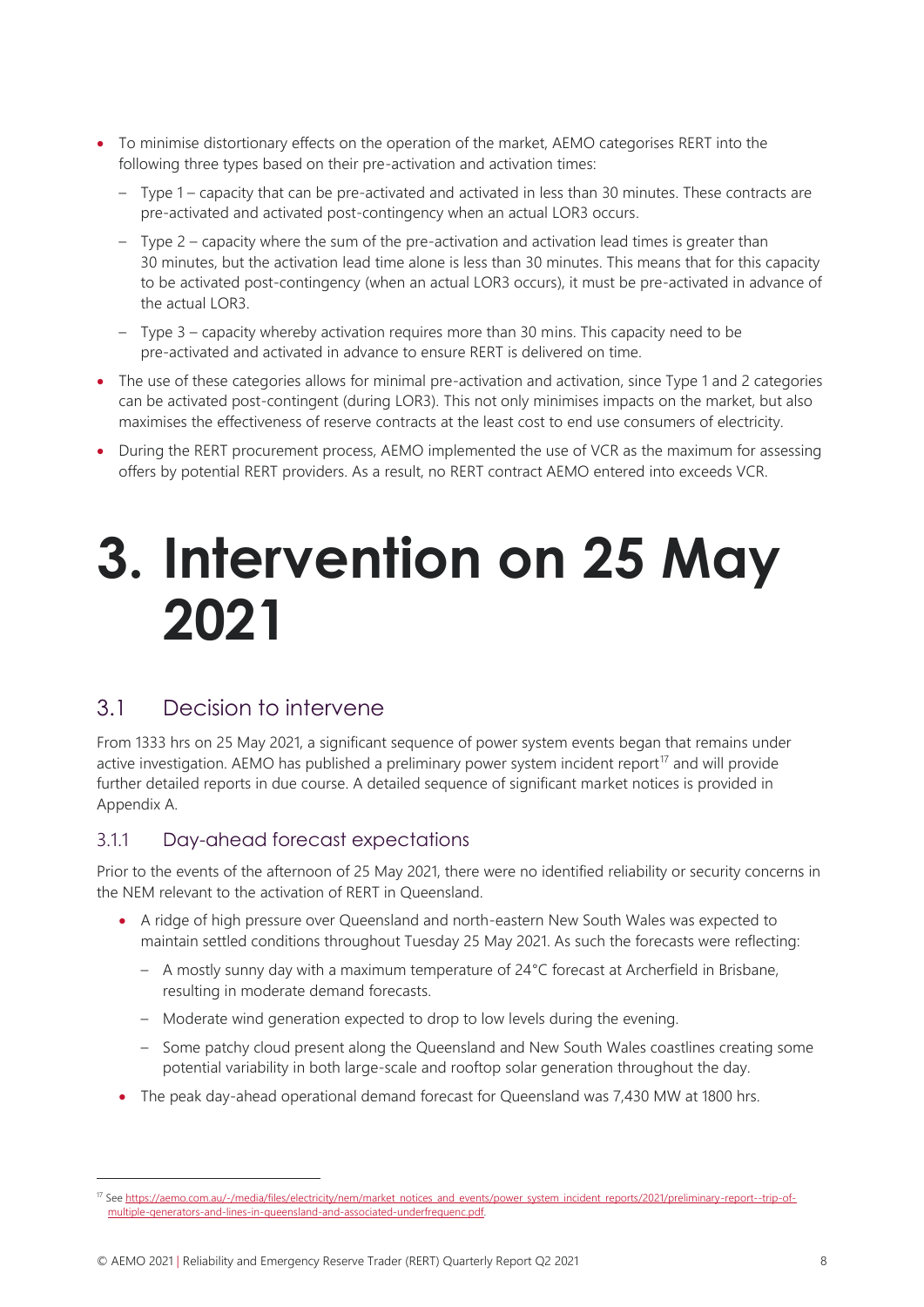- There was forecast to be up to 926 MW of non-scheduled and semi-scheduled solar generation and 1,318 MW of rooftop solar generation at their peaks during the middle of the day (although not at the time of peak operational demand) in Queensland.
- Up to 393 MW of wind generation was forecast day-ahead, with generation expected to drop to 94 MW at time of forecast peak operational demand at 1800 hrs expected in Queensland.

#### 3.1.2 Pre-event conditions – Queensland region

- Temperatures peaked at 24°C as per forecast at Archerfield at approximately 1300 hrs. By 1400 hrs they had reduced slightly to 22.5°C.
- Throughout the morning, large-scale solar generation exceeded day-ahead forecasts, peaking at 1,066 MW at 1000 hrs before some patchy cloud reduced output. Total non-scheduled and semi-scheduled generation was 752 MW at 1400 hrs, just prior to the event.
- Similarly, rooftop solar generation exceeded day-ahead expectations, reaching an estimated 1,894 MW at 1200 hrs, before beginning to reduce. It was estimated to be generating 1,40 6MW at 1400 hrs, just prior to the event.

#### 3.1.3 Significant event

At 1344 hrs and 1406 hrs the trip of Queensland generating units Callide C3 and Callide B2 occurred, in connection with a reported fire in the turbine hall of Callide C4 which ceased generating at 1333 hrs but remained connected to the grid.

At 1406 hrs, an escalation of the situation occurred with the near-simultaneous trip-to-house-load of Stanwell units 1, 3 and 4, and the trip of Gladstone units 2, 3 and 4 and several smaller Queensland generating units. The immediate ensuing generation deficit in Queensland was initially met by a rapid increase in power flow from New South Wales which quickly triggered a protective trip of the Queensland – New South Wales Interconnector (QNI) and operation of UFLS in the subsequent Queensland island to prevent widespread collapse of the Queensland system. QNI automatically reclosed shortly after the formation of the Queensland island to reconnect Queensland to the mainland NEM.

AEMO notes there was considerable uncertainty introduced into the forecast of anticipated maximum demand to be met in Queensland over the evening peak of 25 May 2021, due to the widespread operation of UFLS and subsequent uncertainty surrounding when this load would be reconnected.

Following the initial UFLS, the 1430 hrs forecast adapted the near-term demand forecast to track the actual demands more closely. From 1500 hrs, the automatic forecast began to reduce expectation of peak demand due to actual demands continuing to track below expectations. Following AEMO's instruction to restore load and demands beginning to increase, AEMO adjusted the 1600 hrs demand forecast to restore the day-ahead expectation of peak demand at 7,428 MW at 1800 hrs. This adjustment aligned with the expectation that all load was being restored and would be restored in time for peak demand at 1800 hrs.

Furthermore, the forecast availability of generation over that period was substantially less certain than prior to the event, due to the amount of time each affected generating unit required to stabilise, assess, and recover its plant operations. At this time approximately 4,500 MW of scheduled generation was expected to be unavailable in Queensland at 1730 hrs, including:

- Callide B1 (350 MW) on long-term outage.
- Callide B2 (350 MW).
- Callide C3 (420 MW).
- $\bullet$  Callide C4 (420 MW).
- Darling Downs Power Station (660 MW) on long-term outage
- Gladstone 1 (280 MW) on long-term outage.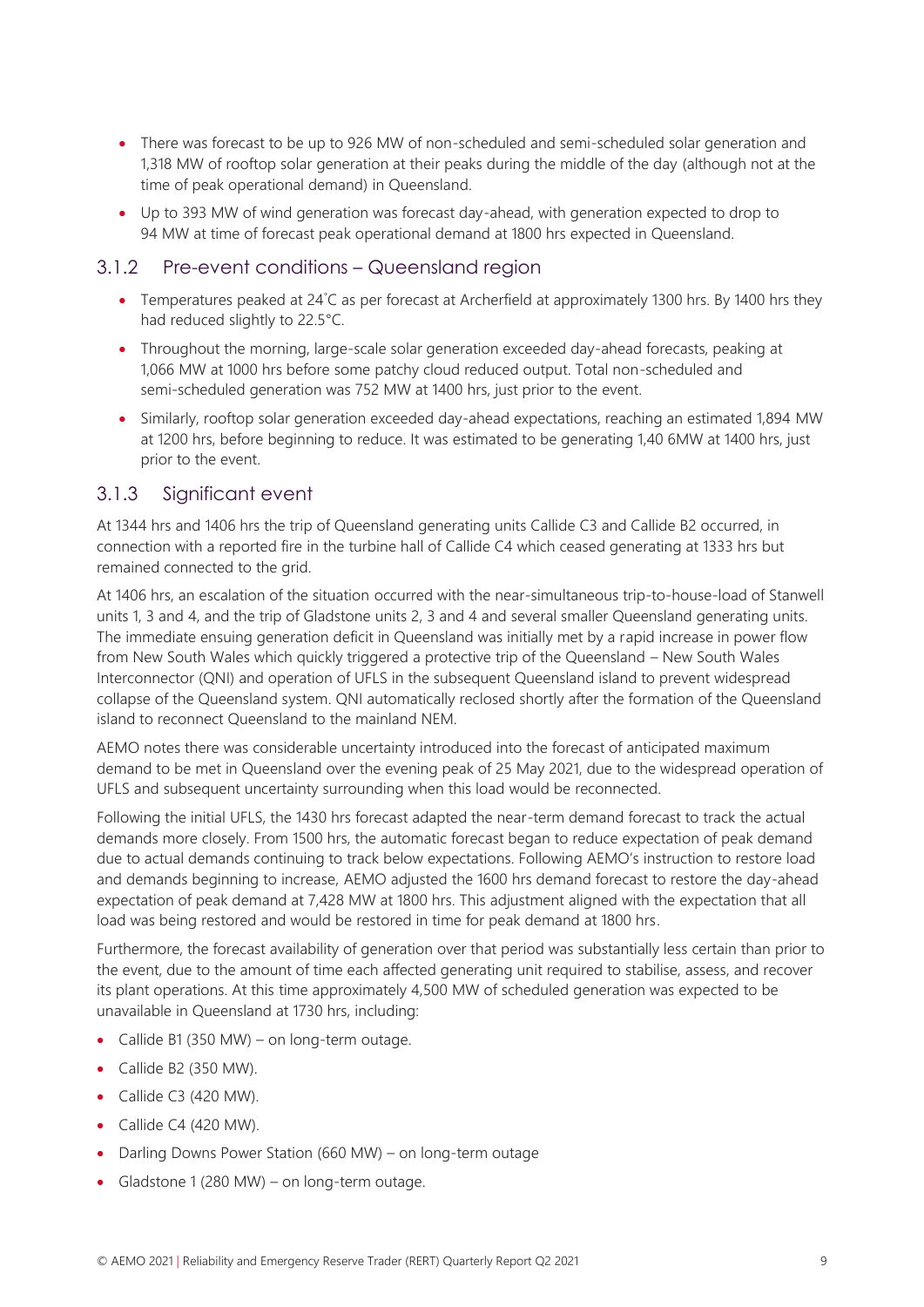- Gladstone 2 (280 MW).
- Gladstone 3 (280 MW).
- Gladstone 4 (280 MW).
- Milmerran 2 (426 MW) on long-term outage.
- Stanwell 2 (365 MW) on long-term outage.
- Swanbank E (365 MW) out of service since 21 May 2021.
- Tarong 1 (350 MW) on long-term outage.

At 1530 hrs, 91 MW of semi-scheduled generation was forecast to be available at 1730 hrs in Queensland, based on the 2-hour ahead forecast. Transmission outages at this time are detailed in Table 3.

<span id="page-9-2"></span>**Table 3 Transmission outages affecting interconnectors to Queensland on 25 Mar 2021**

| Region                 | Equipment                           | Outage start<br>date | Ouatge end<br>date | <b>Recall time</b>         | <b>Constraints</b><br>invoked |
|------------------------|-------------------------------------|----------------------|--------------------|----------------------------|-------------------------------|
| Queensland             | Halys - Braemar<br>8814 275 kV line | 25/05/2021 10:02     | 03/06/2021 17:00   | Day: 4 hrs<br>Night: 4 hrs | O-BRHA                        |
| <b>New South Wales</b> | Lismore No.1330<br>kV Bus           | 25/05/2021 06:01     | 25/05/2021 16:15   | Day: 2 hrs<br>Night: NA    | N-CHLS 89<br>N-DLETS OS       |

### <span id="page-9-0"></span>3.2 RERT procurement

At 1521 hrs on 25 May 2021, AEMO issued Market Notice (MN) 85952<sup>18</sup>, declaring a forecast LOR2 condition in Queensland from 1730 to 1900 hrs, seeking a market response, and noting that the latest time to intervene had not yet been determined.

The forecast capacity reserve requirement was 443 MW, but the minimum capacity reserve available was 367 MW. This meant AEMO needed up to 76 MW of additional reserves in Queensland to remove the threat of load shedding between 1730 hrs and 1900 hrs if the largest credible contingency in Queensland eventuated (in this case, a trip of Tarong North generating unit with a max available capacity of 443 MW).

To maintain power system reliability, AEMO determined that contracting of reserves would be required on the basis of the forecast LOR2 condition, with a substantial estimated reserve shortfall of 76 MW.

At 1613 hrs, AEMO advised the market<sup>19</sup> of its intention to commence RERT contract negotiations for the period from 1730 to 2000 hrs. At 1613 hrs, AEMO issued invitations to tender for the provision of 15 MW of Short Notice Reserve for the period from 1730 hrs to 2000 hrs. AEMO contracted all available Short Notice Reserves in Queensland, which was less than required to address the lack of reserve condition. No costs are incurred in contracting Short Notice Reserves. By 1630 hrs two reserve contracts had been entered for the provision of 15 MW RERT.

### <span id="page-9-1"></span>3.3 Assessment of market response and latest time to intervene

Where market mechanisms are not successful in alleviating a reserve shortfall and the latest time to intervene has been reached, AEMO may intervene in the market by issuing a direction or a clause 4.8.9 instruction or by exercising the RERT in accordance with NER clause 3.20.

<sup>18</sup> All market notices are published a[t https://aemo.com.au/Market-Notices.](https://aemo.com.au/Market-Notices)

<sup>19</sup> MN 85976.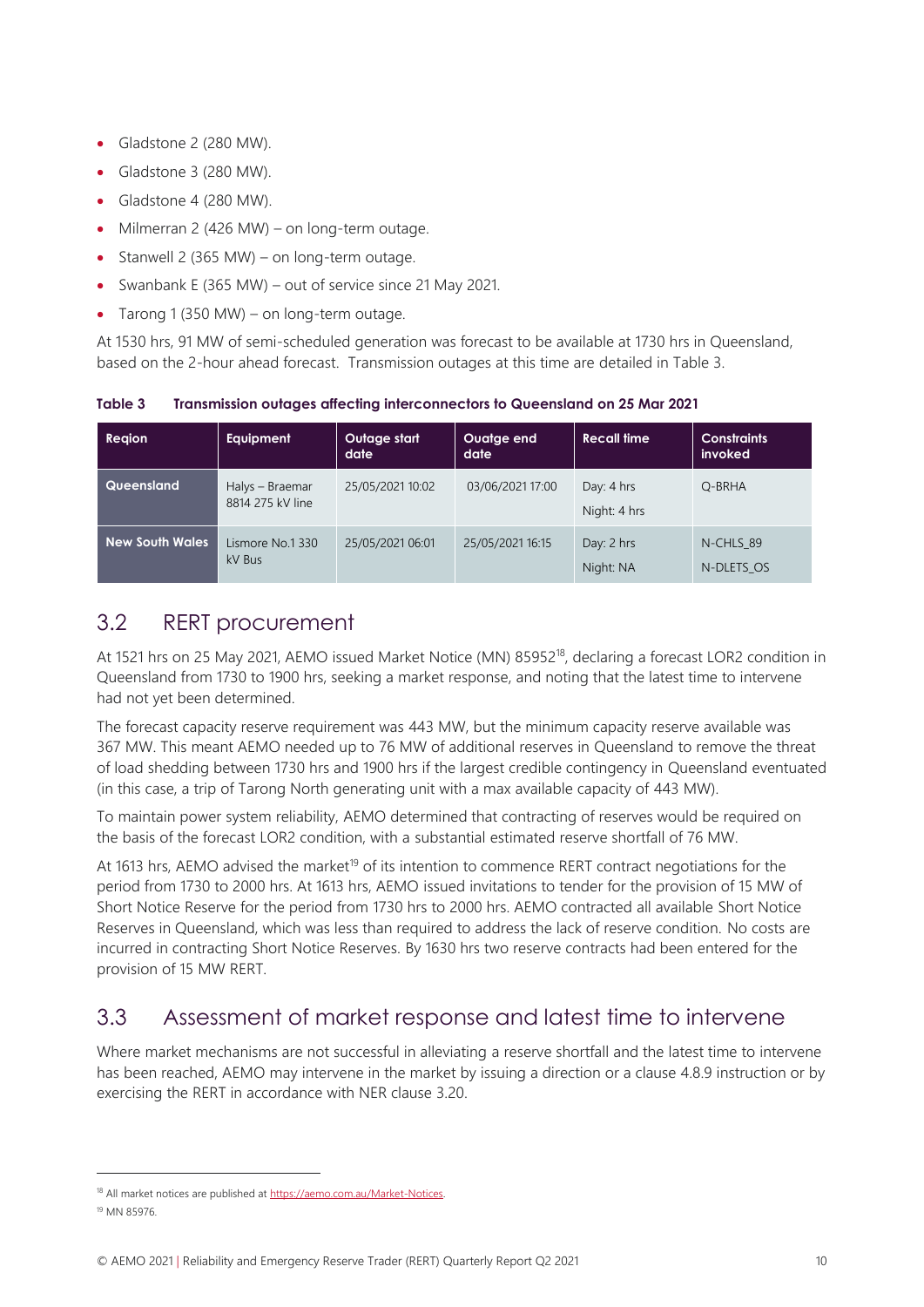AEMO's approach to determining its choice of supply scarcity mechanism when the need for intervention arises (RERT, direction, or clause 4.8.9 instruction) is detailed in the Interim Supply Scarcity Procedure<sup>20</sup>.

In making this decision, AEMO must use reasonable endeavours to choose the mechanism, or combination of mechanisms, that is effective in addressing the supply scarcity conditions while minimising the associated direct and indirect costs.

On 25 May 2021, AEMO complied with NER clause 3.8.14 and followed its procedures in determining that RERT was the appropriate mechanism to address the conditions of supply scarcity<sup>21</sup>, since:

- No scheduled plant was available for direction.
- The cost of activating RERT was less than that of issuing a clause 4.8.9 instruction, determined as the average aggregate VCR for Queensland as published by the Australian Energy Regulator (AER).

The 1700 hrs Pre Dispatch Projected Assessment of System Adequacy (PD PASA) run<sup>22</sup> indicated the forecast LOR2 condition had developed into an actual LOR2 condition and a forecast LOR3 condition, following receipt of the latest supply and demand information in the affected Queensland region.

At 1644 hrs, AEMO issued MN 85992, declaring an actual LOR2 condition in the Queensland region from 1640 hrs to 1700 hrs. At 1707 hrs, AEMO issued MN 85990, declaring a forecast LOR3 condition from 1700 hrs to 2100 hrs. The maximum forecast load to be interrupted was 1,043 MW at 1730 hrs.

Owing to this update, by 1640 hrs AEMO determined the latest time to intervene was effectively the present moment. In consultation with the available RERT providers in Queensland, it was mutually agreed to activate the contracted Short Notice Reserves earlier than intended, beginning now from 1700 hrs which reflected the required activation lead time on both reserve contracts, so as to maximise the effectiveness of their provision of reserve to the Queensland power system.

#### <span id="page-10-0"></span>3.4 Intervention event

RERT contracts vary in terms of pre-activation and activation lead times, as well as response times (for example, an industrial load responding to a request to reduce load under RERT may need several hours to prepare plant or undertake a safe shutdown) and minimum continuous run times.

On 25 May 2021, in response to an actual LOR2 condition in Queensland, AEMO pre-activated and activated two contracts (RERT  $1^{23}$  – 8 MW, RERT 2 – 7 MW) at 1640 hrs. Both contracts required 30 minutes pre-activation lead time and 30 minutes activation lead time. With the agreement of both providers, these activation lead times were reduced to ensure the delivery of each contract began from 1700 hrs.

The 1730 hrs PD PASA run<sup>24</sup> continued to forecast a significant supply demand balance shortfall in Queensland over the evening. The forecast capacity reserve requirement was 443 MW, but the minimum capacity reserve forecast to be available at 1800 hrs was -918 MW. The LOR3 condition was forecast to remain until 2100 hrs and the LOR2 condition was forecast to remain until 2130 hrs. With agreement of both RERT providers, at 1739 hrs the RERT activation period was extended from 2000 hrs to 2130 hrs, as advised in MN 86007.

The eventual maximum demand in Queensland on 25 May 2021 was lower than forecast expectations due to a number of factors<sup>25</sup>. By 1800 hrs, the forecast was re-adjusted to a lower expectation of peak demand, as

<sup>&</sup>lt;sup>20</sup> A[t https://aemo.com.au/-/media/files/electricity/nem/security\\_and\\_reliability/power\\_system\\_ops/procedures/so\\_op\\_3703-short-term-reserve](https://aemo.com.au/-/media/files/electricity/nem/security_and_reliability/power_system_ops/procedures/so_op_3703-short-term-reserve-management.pdf)[management.pdf.](https://aemo.com.au/-/media/files/electricity/nem/security_and_reliability/power_system_ops/procedures/so_op_3703-short-term-reserve-management.pdf)

<sup>&</sup>lt;sup>21</sup> Indicating conditions in which the available supply may become insufficient to securely meet demand for energy. This is different from the concept of 'supply scarcity' as defined in the Frequency Operating Standard.

<sup>&</sup>lt;sup>22</sup> Published shortly after 1630 hrs.

<sup>&</sup>lt;sup>23</sup> Under the Reliability Panel's RERT quidelines, AEMO is required to publish the name of the counterparty to the contract and the volume and timing of reserves procured under the contract, however AEMO must treat other information on panel membership as confidential.

<sup>24</sup> Published shortly after 1700 hrs

<sup>&</sup>lt;sup>25</sup> Further information to be available in AEMO power system incident reports on 25 May 2021, at [https://www.aemo.com.au/energy-systems/electricity/](https://www.aemo.com.au/energy-systems/electricity/national-electricity-market-nem/nem-events-and-reports/power-system-operating-incident-reports) [national-electricity-market-nem/nem-events-and-reports/power-system-operating-incident-reports.](https://www.aemo.com.au/energy-systems/electricity/national-electricity-market-nem/nem-events-and-reports/power-system-operating-incident-reports)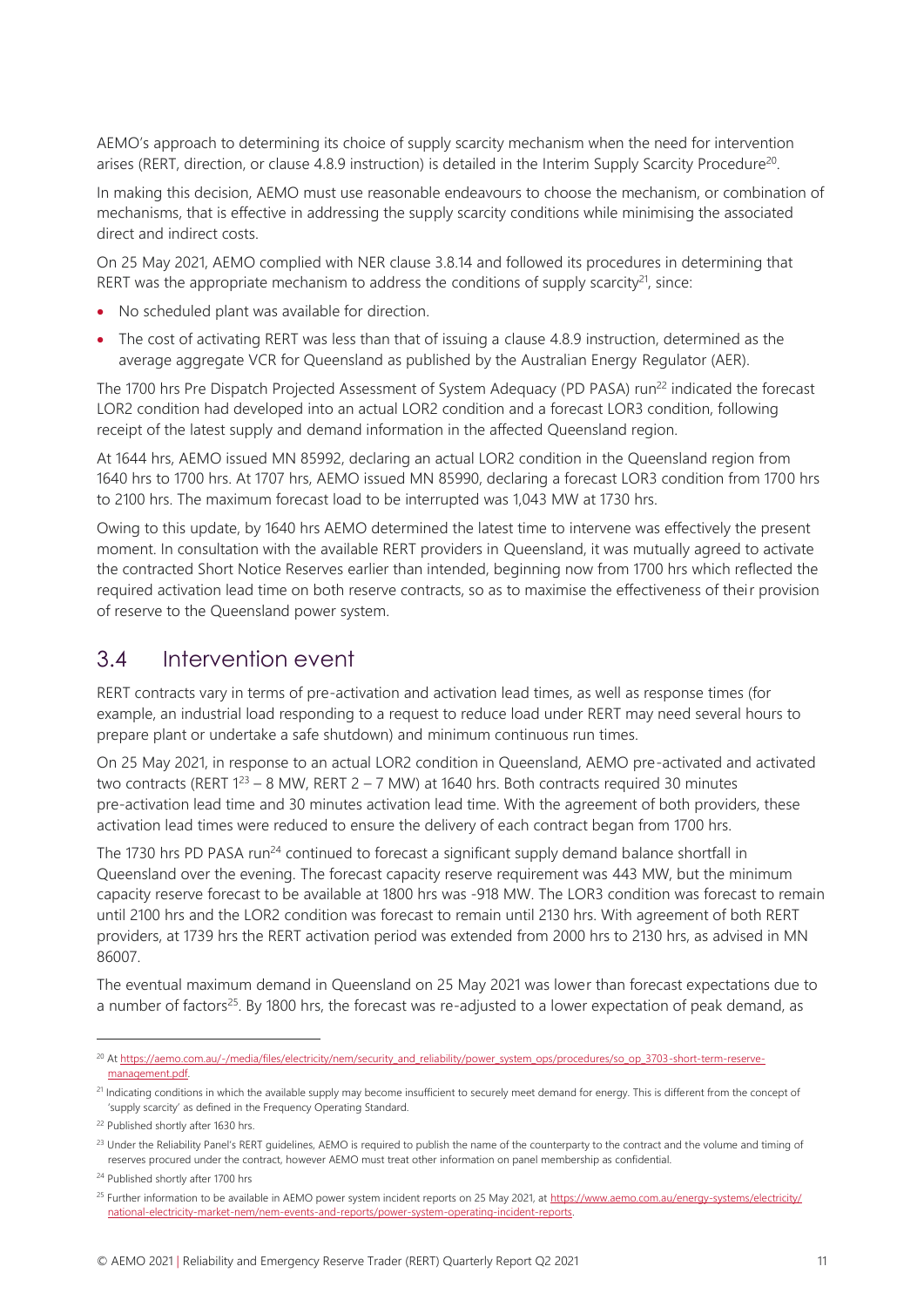restored load had not recovered to expected capacity. Subsequently the 1900 hrs forecast was again adjusted down as demand continued to track below expectation, as seen in Figure 1.





The 1930 hrs PD PASA run<sup>26</sup> reflected this lower estimate of operational demand and indicated Queensland was no longer in an LOR condition as of 1900 hrs, due to the improved outlook on the supply demand balance. AEMO issued MN 86029, MN 86038, and MN 86039 at 1913 hrs, 1923 hrs, and 1924 hrs, cancelling all LOR conditions in Queensland.

AEMO determined the provision of RERT was no longer required and requested both activated reserve contracts be deactivated, which was completed as of 1945 hrs to reflect the deactivation lead time required by the RERT providers. At 1926 hrs AEMO issued MN 86037 to declare the dispatch of RERT and AEMO intervention event had ended.

On 25 May 2021, AEMO instructed the activation of a 39.25 MWh volume of RERT. Where the volume of RERT delivered by a RERT provider is greater than the amount set out in the activation instruction, the payment is only for the volume activated. Table 4 shows a breakdown of RERT activated per trading interval.

| <b>Trading Interval ending</b> | <b>RERT</b> activated capacity (MW) | <b>RERT activated volume (MWh)</b> |
|--------------------------------|-------------------------------------|------------------------------------|
| 25/05/2021 17:30               | 15                                  | 7.5                                |
| 25/05/2021 18:00               | 15                                  | 7.5                                |
| 25/05/2021 18:30               | 15                                  | 7.5                                |
| 25/05/2021 19:00               | 15                                  | 7.5                                |
| 25/05/2021 19:30               | 15                                  | 7.5                                |
| 25/05/2021 20:00               | $7^A$                               | 1.75                               |
| Total (MWh)                    |                                     | 39.25                              |

#### <span id="page-11-0"></span>**Table 4 RERT activation instructions in Queensland on 25 May 2021**

A. Activation ended at 1945 hrs.

<sup>&</sup>lt;sup>26</sup> Published shortly after 1900 hrs.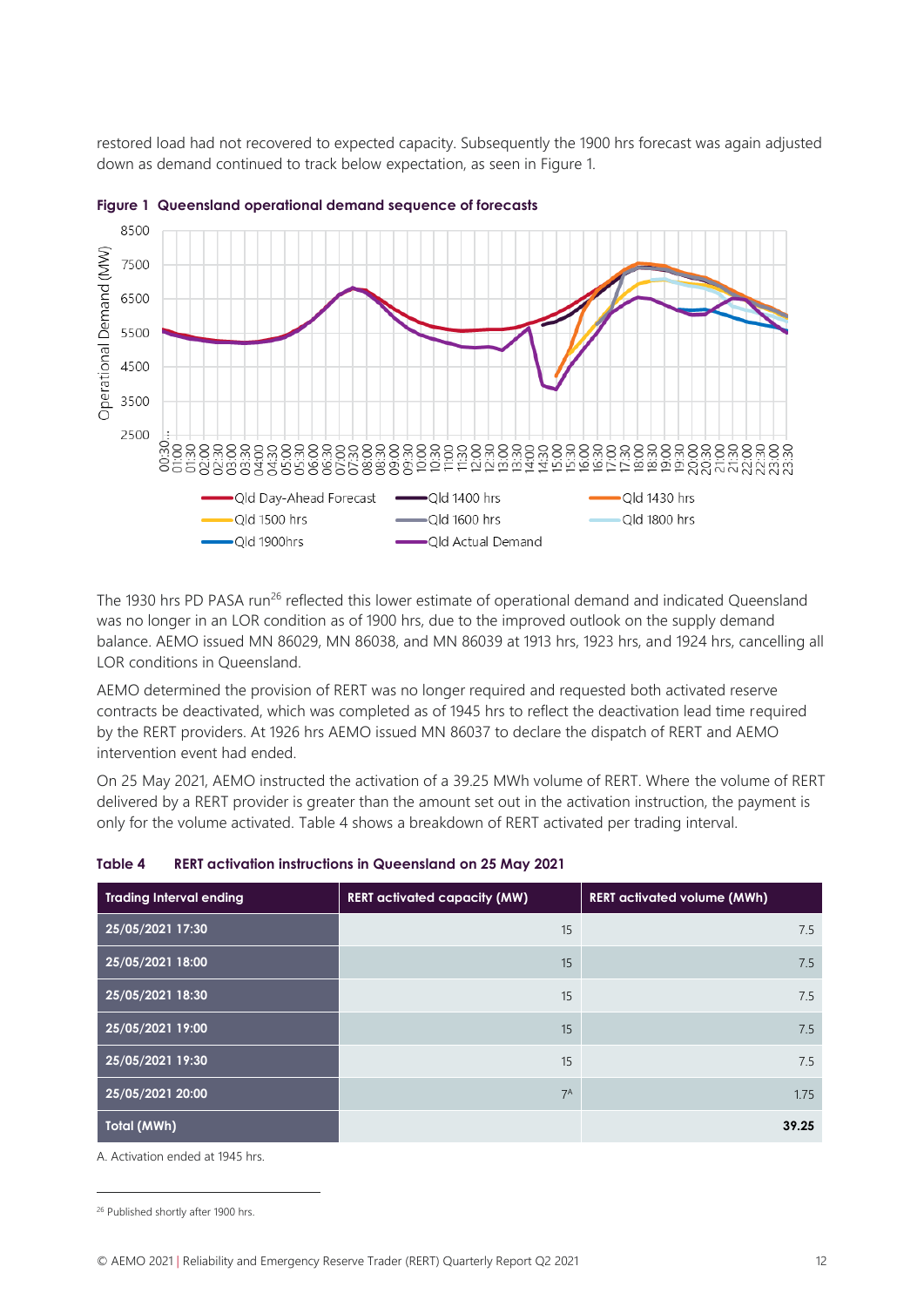### <span id="page-12-0"></span>3.5 Intervention pricing

Intervention pricing<sup>27</sup> was applied for this event in accordance with NER 3.9.3(b) for the intervention periods from the dispatch intervals (DIs) ending 1715 hrs to 1930 hrs on 25 May 2021.

Intervention pricing began three DIs after activation of the RERT 1 and RERT 2 contracts began, and ended three DIs before final deactivation of the RERT 2 contract (between DIs ending 1935 hrs to 1945 hrs). This occurred due to the need for AEMO to invoke intervention constraints manually, due to a technical issue with the RERT dispatch tool which prevented the automated scheduling of intervention constraints. The manual method employed resulted in misaligned timing of intervention constraints with intervention requirements.

Two intervention constraints are used when RERT is applied, a physical run constraint and a pricing run constraint. The expected outcome is that the physical constraint would dispatch the RERT load to zero in the physical run and the pricing constraint would dispatch the RERT load to 15 MW in the pricing run to cause a different price outcome for intervention pricing.

During intervention pricing on 25 May, AEMO invoked these two intervention constraints manually. Both manual intervention constraints were incorrect because they contained the wrong constraint violation penalty (CVP) values<sup>28</sup> and were violated due to these relatively low CVP values. The violation of both constraints resulted in no additional MW of RERT load applied in the pricing run. Therefore the intervention pricing on 25 May reflects no additional RERT load applied throughout the RERT intervention pricing period. AEMO is developing changes to training to mitigate against the issues encountered above.

There was an unrelated minor impact on intervention pricing outcomes which is described in the next section.

### <span id="page-12-1"></span>3.6 Changes in dispatch outcomes

The dispatch of RERT resulted in minor changes in dispatch outcomes. These discrepancies were not related to the RERT intervention constraints due to the issues identified in Section [3.5.](#page-12-0)

Table 5 shows the difference in generation between the physical and pricing runs, and Table 6 compares the variation in total interconnector flows between the physical and pricing runs. The power system conditions in the NEM at the time were dynamic with load and generation being restored to service in Queensland. As no additional RERT load was applied to the pricing run as discussed in Section [3.5,](#page-12-0) the difference in dispatch outcomes during the restoration were due to the intervention pricing methodology which assumes the units follow their dispatch instructions in the pricing run<sup>29</sup>.

|                     | <b>NSW</b> | <b>QLD</b> | <b>SA</b> | <b>TAS</b> | <b>VIC</b> |
|---------------------|------------|------------|-----------|------------|------------|
| <b>Physical run</b> | 23,042     | 15,169     | 4,933     | 3,694      | 15,656     |
| <b>Pricing run</b>  | 23,105     | 15,160     | 4,931     | 3,647      | 15,651     |
| Change              | $-63$      | 10         | $\bigcap$ | 47         | 6          |

#### <span id="page-12-2"></span>**Table 5 Summary of total energy generation during 25 May 2021 RERT event (MWh)**

<sup>&</sup>lt;sup>27</sup> AEMO sets the energy or ancillary service prices at the value that would have applied had the intervention not occurred, using the intervention pricing methodology developed by AEMO under clause 3.9.3(e) – see [https://aemo.com.au/-/media/files/stakeholder\\_consultation/consultations/nem](https://aemo.com.au/-/media/files/stakeholder_consultation/consultations/nem-consultations/‌2019/‌dispatch/guide-to-intervention-pricing.pdf?la=en&hash=4EB7C0EA39AB0103A5674182F58C64B8)[consultations/2019/dispatch/guide-to-intervention-pricing.pdf?la=en&hash=4EB7C0EA39AB0103A5674182F58C64B8.](https://aemo.com.au/-/media/files/stakeholder_consultation/consultations/nem-consultations/‌2019/‌dispatch/guide-to-intervention-pricing.pdf?la=en&hash=4EB7C0EA39AB0103A5674182F58C64B8)

<sup>&</sup>lt;sup>28</sup> The physical run constraint should have a RHS of 0 with a CVP value of 1145, instead the error constraint had a RHS of 15 with a CVP of 55. For the pricing run, the constraint should have a RHS of 15 with a CVP value of 1140, the error constraint had a correct RHS of 15 but with an error CVP of 50.

<sup>&</sup>lt;sup>29</sup> The intervention pricing methodology uses two runs of ther NEM Dispatch Engine (NEMDE) – physical and pricing. The pricing run assumes units achieve their targets and use these as initial MW for the next dispatch interval. Where units don't achieve this, there can be a deviation between the physical and pricing runs, even where the inputs are the same.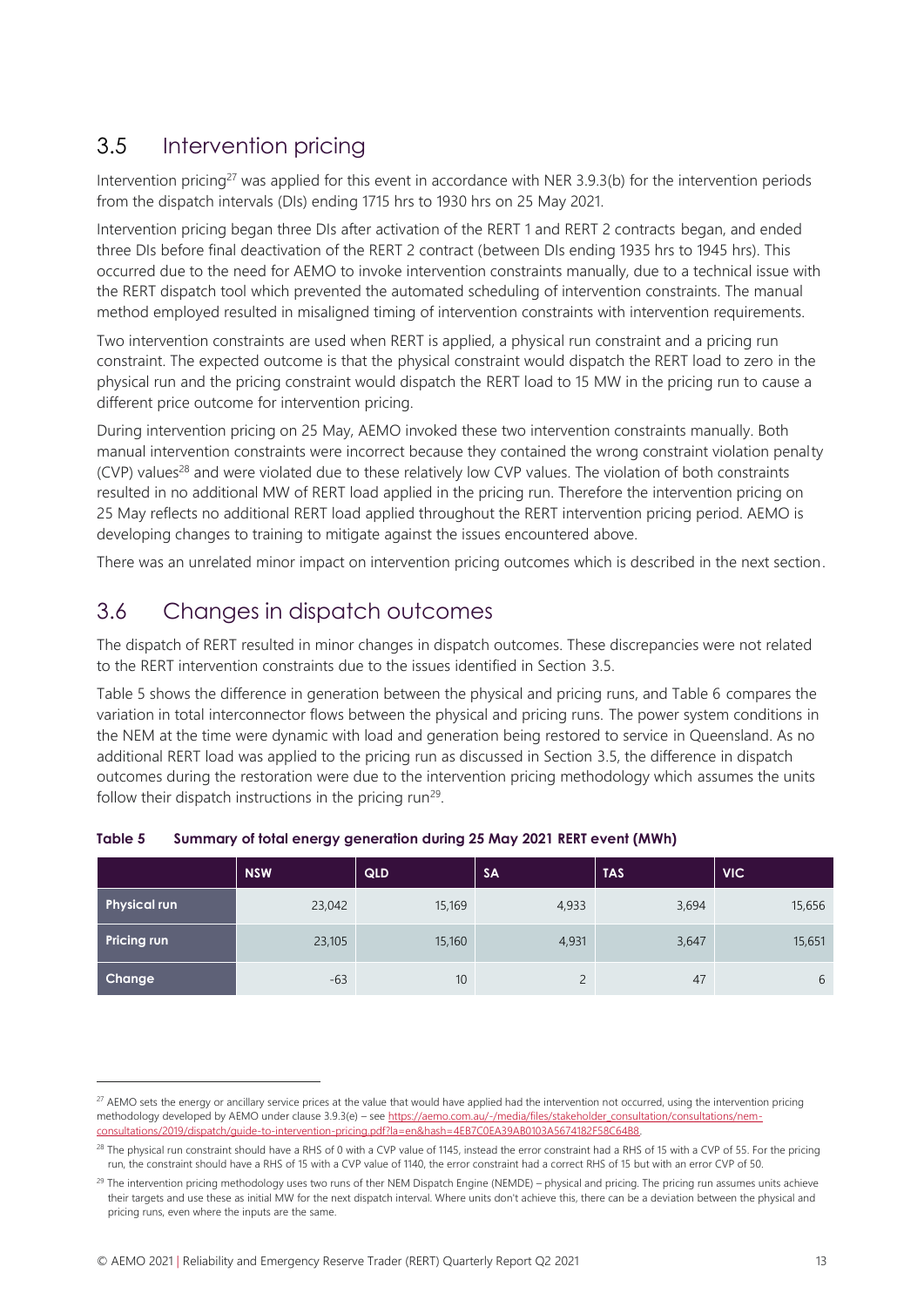|                                 | <b>Terranora</b> | QNI  | <b>VIC-NSW</b> | Heywood | <b>Murraylink</b> | <b>Basslink</b> |
|---------------------------------|------------------|------|----------------|---------|-------------------|-----------------|
| <b>Physical run<sup>A</sup></b> | 70               | 789  | 1,030          | $-515$  | $-197$            | 225             |
| Pricing run <sup>A</sup>        | 76               | 793  | 977            | $-520$  | $-188$            | 177             |
| Change                          | $-6$             | $-4$ | 53             |         | $-8$              | 47              |

#### <span id="page-13-2"></span>**Table 6 Summary of total interconnector flows during 25 May 2021 RERT event (MWh)**

A. Positive numbers are for flows flowing north or west, negative for flows flowing south or east.

### <span id="page-13-0"></span>3.7 Impact on reliability

For the 25 May 2021 RERT event, there was no manual load shedding. AEMO activated RERT on the basis of a forecast LOR2 condition which developed into a forecast LOR3 condition and an actual LOR2 condition, according to AEMO operating procedures.

The activation of 15 MW RERT assisted in removing the reserve shortfall and reducing the risk of manual load shedding if a credible contingency was to occur.

# <span id="page-13-1"></span>**4. Cost of exercising RERT**

NER clause 3.20.2(b)(2) requires that when AEMO activates RERT, it should aim to maximise the effectiveness of the activation at the least cost to end-use consumers of electricity. Accordingly, AEMO activated reserve contracts based on location, cost, capacity, time to activate, minimum activation time, and the profile of the forecast lack of reserve.

Table 7 shows a breakdown of the costs associated with exercising RERT during Q2 2021, which were included in the 25 May 2021<sup>30</sup> final statements, as per NER clause 3.20.6(f)(1). The total cost of exercising RERT was \$461,017.98, which includes pre-activation, activation, and intervention costs. The cost per MWh has been calculated based on the total cost divided by the MWh delivered<sup>31</sup> for the activation event. The total cost per MWh associated with exercising RERT in Q2 2021 is \$10,676.02.

#### <span id="page-13-3"></span>**Table 7 Costs associated with activating RERT in Q2 2021**

|             | <b>State</b> | <b>Pre-activation</b><br>costs (S) | <b>Activation</b><br>costs(S) | Intervention<br>$costs(S)^*$ | <b>Total cost</b><br>(S) | Cost per megawatt<br>hour (\$/MWh) |  |
|-------------|--------------|------------------------------------|-------------------------------|------------------------------|--------------------------|------------------------------------|--|
| 25 May 2021 | OLD          | \$103,000                          | \$332,698.69                  | \$25,319.29                  | \$461,017.98             | \$10,676,02                        |  |

\* Intervention costs represent the compensation paid to Market Participants due to the intervention event (for example, to compensate for energy generation which is displaced by RERT capacity), and to Eligible Persons (SRA holders) due to changes in interconnector flows, and therefore changes in the value of Settlement Residues. Note that these costs are subject to change under clause NER 3.12.1(a).

Table 8 presents the cost recovery for the activation event, including a breakdown of the cost recovery from Market Customers as per NEM clause 3.20.6(f)(2).

<sup>&</sup>lt;sup>30</sup> 25 May 2021 activation is detailed in Final Statement for 2021 Week 22.

<sup>&</sup>lt;sup>31</sup> RERT MWh delivered is the amount of RERT actually delivered (as opposed to activated) including any over-delivery, noting that RERT providers have not been paid for over-delivery.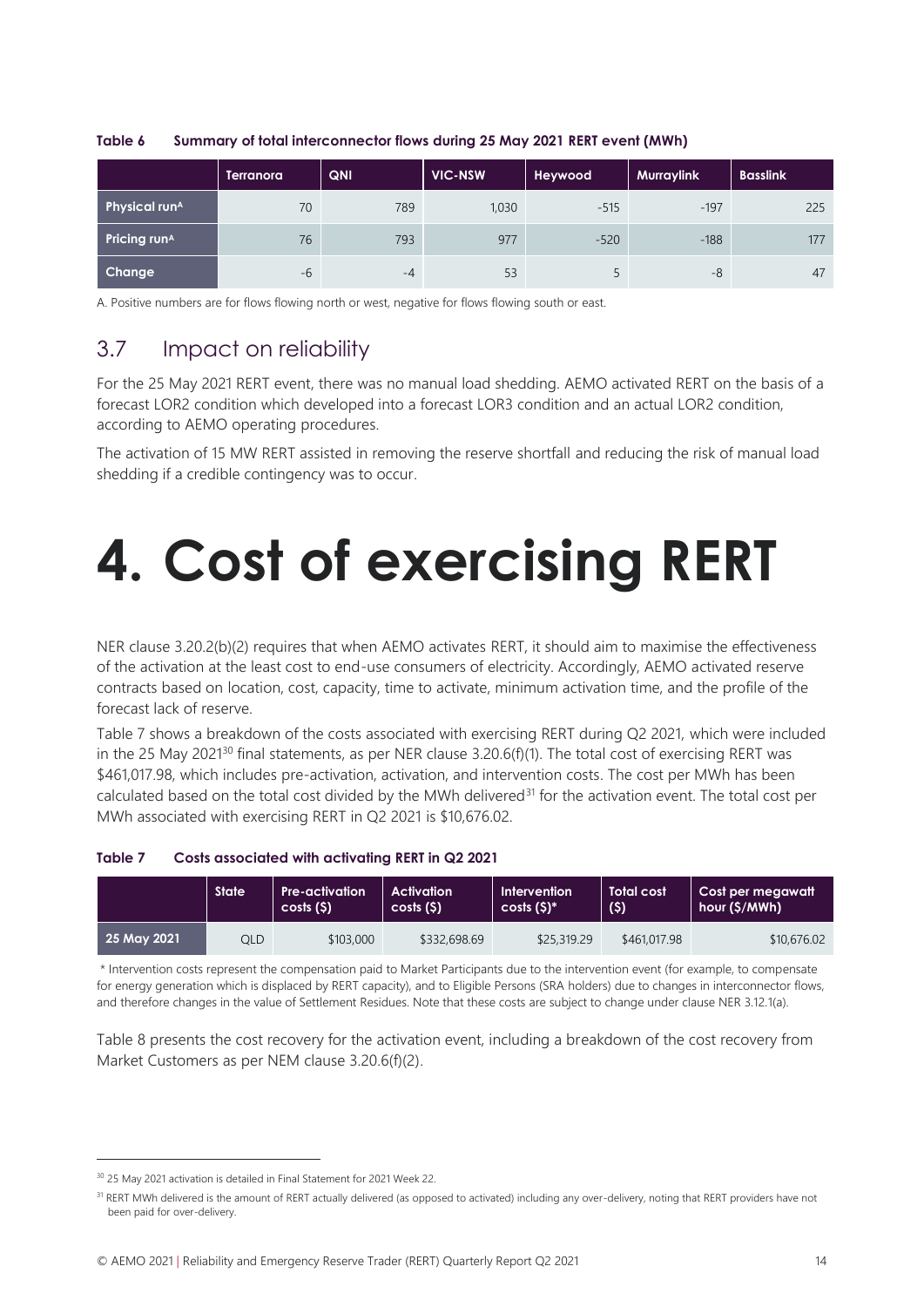| Region       | Participant<br>category | <b>Payment</b><br>type | <b>Recovery</b><br>period start | <b>Recovery</b><br>period end | Amount       | Energy<br>(MWh) | <b>Recovery</b><br>rate (\$/MWh) |
|--------------|-------------------------|------------------------|---------------------------------|-------------------------------|--------------|-----------------|----------------------------------|
| QLD          | Market Customer         | Usage                  | 25 May 5:00pm                   | 25 May 7:30pm                 | \$208,137.48 | 18,227.31       | \$11.42                          |
| QLD          | Market Customer         | Usage                  | 25 May 5:00pm                   | 25 May 8:00pm                 | \$149,880.50 | 21.114.61       | \$7.10                           |
| QLD          | Market Customer         | $Other*$               | 23 May 12:00am                  | 30 May 12:00am                | \$103,000.00 | 914,838.92      | \$0.11                           |
| <b>Total</b> |                         |                        |                                 |                               | \$461,017.98 |                 |                                  |

<span id="page-14-1"></span>

| Table 8 |  | Recovery of costs associated with activating RERT in Q2 2021 |  |  |  |
|---------|--|--------------------------------------------------------------|--|--|--|
|         |  |                                                              |  |  |  |

\*Charges other than usage charges, amounts payable under intervention events, and independent expert costs.

Activation of reserves on 25 May 2021 did not avoid manual load shedding, since an LOR3 condition did not arise.<sup>32</sup> However if the largest credible contingency had occurred, the cost of avoided manual load shedding would have been \$1.50m<sup>33</sup>. Table 9 presents the estimated avoided cost of manual load shedding on 25 May 2021, if the largest credible contingency had occurred.

<span id="page-14-2"></span>

| Table 9 | Estimated avoided cost of load shedding |  |  |  |  |
|---------|-----------------------------------------|--|--|--|--|
|---------|-----------------------------------------|--|--|--|--|

| Event                                                | Queensland, 25 May 2021 (\$ million) |
|------------------------------------------------------|--------------------------------------|
| Estimated cost of load shedding avoided based on VCR |                                      |

# <span id="page-14-0"></span>**5. AEMO's intervention process**

AEMO's general process for deploying RERT is documented in SO\_OP\_3717 - Procedure for the Exercise of the Reliability and Emergency Reserve Trader<sup>34</sup>.

AEMO considers that it followed all relevant provisions under NER clause 4.8 and procedures in SO\_OP\_3717 in the exercising of RERT in Q2 2021, to the extent it was able to do so. AEMO notes that no Market Notice specifying the latest time to intervene could reasonably be published due to the rapidly changing power system circumstances. These made the process of determining to exercise the RERT and activate reserves particularly challenging in the circumstances.

<sup>&</sup>lt;sup>32</sup> For completeness AEMO notes that the earlier operation of UFLS resulted in significant automatic load shedding but the activation of RERT was not responding to that event.

<sup>&</sup>lt;sup>33</sup> Calculated based on the volume of RERT delivered (37.53 MWh) multiplied by the relevant VCR (\$40,030).

<sup>34</sup> At https://www.aemo.com.au/-/media/files/electricity/nem/emergency\_management/rert/procedure\_for\_the\_exercise\_of\_reliability\_and\_emergency [reserve\\_trader\\_rert.pdf.](https://www.aemo.com.au/-/media/files/electricity/nem/emergency_management/rert/procedure_for_the_exercise_of_reliability_and_emergency_reserve_trader_rert.pdf)